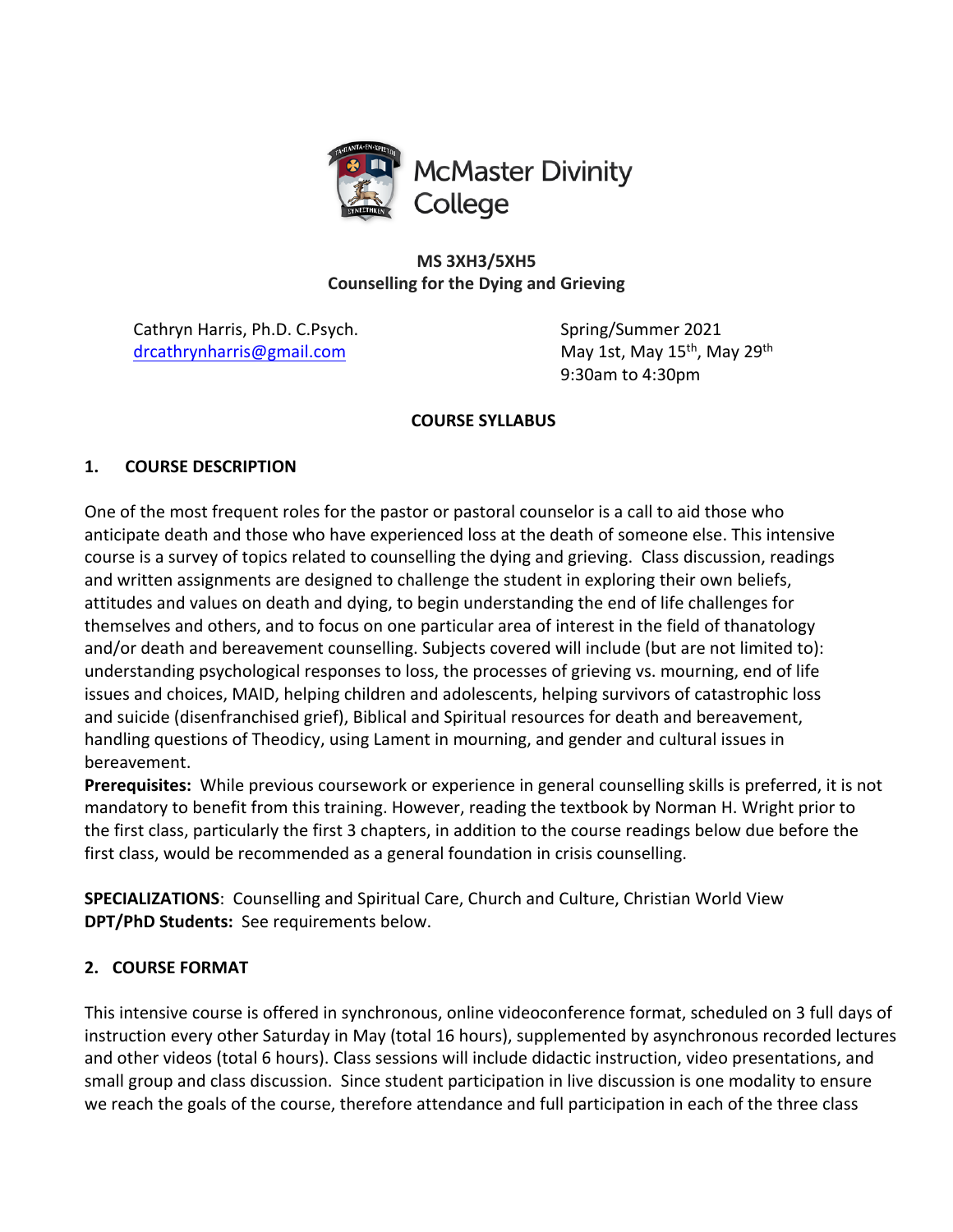days is required. Also because of the intensive format of this course, readings must be completed before class, including the first day of class.

# **3. LEARNING OBJECTIVES**

Since this is a practical ministry course, the learning objectives for each specialization are the same.

## *Knowing*

- To understand the experiences and adaptations commonly experienced in response to death
- To understand dying and mourning processes, both psychologically and spiritually
- To understand the specific goals, phases, and techniques unique to counselling the dying and the bereaved
- To understand the developmental, cultural, and gender differences in dying and bereavement
- To understand the unique challenges and adaptations involved in doing bereavement counselling online or over the phone

# *Being*

- To identify our own attitudes, beliefs and values about death and dying
- To begin to answer for ourselves the important questions involved in the end of life
- To increase our tolerance in hearing others' pain and being open to the experience of one's own pain.
- To increasingly practice empathic listening skills, effective responses, and appropriate support in all our relationships, especially when these have been affected by crisis and trauma

# *Doing*

- To observe and identify helpful versus non helpful responses in end of life situations
- To develop skills in assessing an individual and family's emotional and spiritual well-being, and be able to differentiate normal grief reactions from complicated grief adaptations, and their place in the mourning process
- To develop skills in planning appropriate pastoral and counselling intervention in different types of end of life crises, with different populations, and in different contexts
- To identify both psychological and spiritual resources (reading, spiritual disciplines, other activities) that can be recommended to the dying and the bereaved to help them in their process
- To develop skills in identifying the need for and facilitating referrals for further psychological and medical help when necessary
- To identify resources which provide support, education, and further help for individuals facing death and bereavement

# 4. **COURSE TEXTS**

All required textbooks for this class are available from the College's book service, READ On Bookstore, Room 145, McMaster Divinity College. Texts should be purchased before the first day of class. Please contact READ On Bookstore, 5 International Blvd, Etobicoke, Ontario M9W 6H3: phone 416.620.2934; fax 416.622.2308; email books@readon.ca. Other book services may also carry the texts.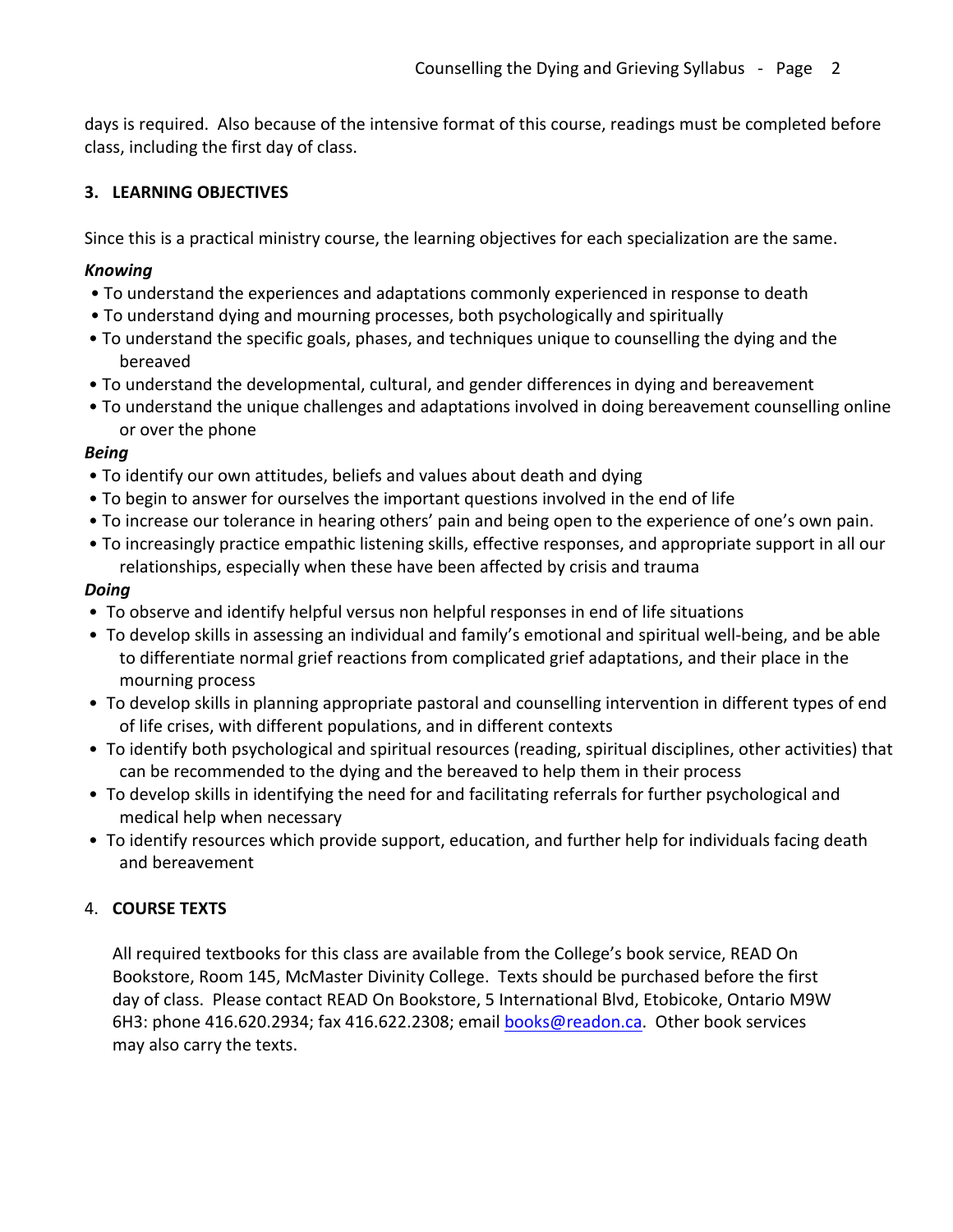*A. Required Textbooks:* You must order these before the first class! See reading assignments. These are available in Kindle version.

Worden, J. William, PhD*. Grief Counselling and Grief Therapy: A Handbook for the Mental Health Practitioner*, 5<sup>th</sup> ed. New York: Springer, 2018. (309 pp)

Sherbino, David. *Living, Dying, Living Forever: Spiritual Reflections on the Journey of Life.* Castle Quay Books, 2015. (146 pp)

### B. *Recommended Books:*

Wright, H. Norman. (2011). The Complete Guide to Crisis and Trauma Counselling: What To Do and Say When It Matters Most. Bethany House: Minneapolis, MN. (449 pp)

See A2L for extended bibliography of recommended books. Please read the major written assignment and consider ordering the books you will need for your final project prior to the first class. You can use books on the recommended book list and/or find others on your own.

## *C. Additional Articles:*

To supplement lectures, additional articles are provided on the class website on A2L. Other articles possibly may be added depending on class interest and trajectory. Some are required (see schedule below) while others are optional resources for the class.

## **5. INSTRUCTOR**

*Biography:* Cathryn Harris, Ph.D. C.Psych. is an Assistant Professor at McMaster Divinity College. She is a Registered Psychologist (CPO) with competencies in both Clinical and Counselling Psychology, a Registered Marriage and Family Therapist, and Approved Supervisor in Marriage and Family Therapy with AAMFT and CAMFT, and a Certified EMDR Therapist. For 35 years, and currently fulltime, she has provided psychotherapy and psychological assessments to individuals, couples, families, children and adolescents in outpatient private practice. She has also worked in inpatient and day treatment programs, and provided consultation to pastors, teachers, and business professionals on individual and organizational issues. She has been continuously involved in the training and supervision of Christian mental health professionals for over 30 years, beginning as Adjunct Professor at Rosemead School of Psychology and at Fuller Graduate Seminary for a short while, and for the longest time as Clinical Supervisor for a Christian counselling ministry that placed counselling interns in churches throughout Southern California. It has also been her privilege on a few occasions to provide counselling skills training specifically to Pastors, and enjoys being able to do more of this at MDC. Dr. Harris has been married for over 30 years to another psychologist, and has one adult daughter who has managed to survive that experience.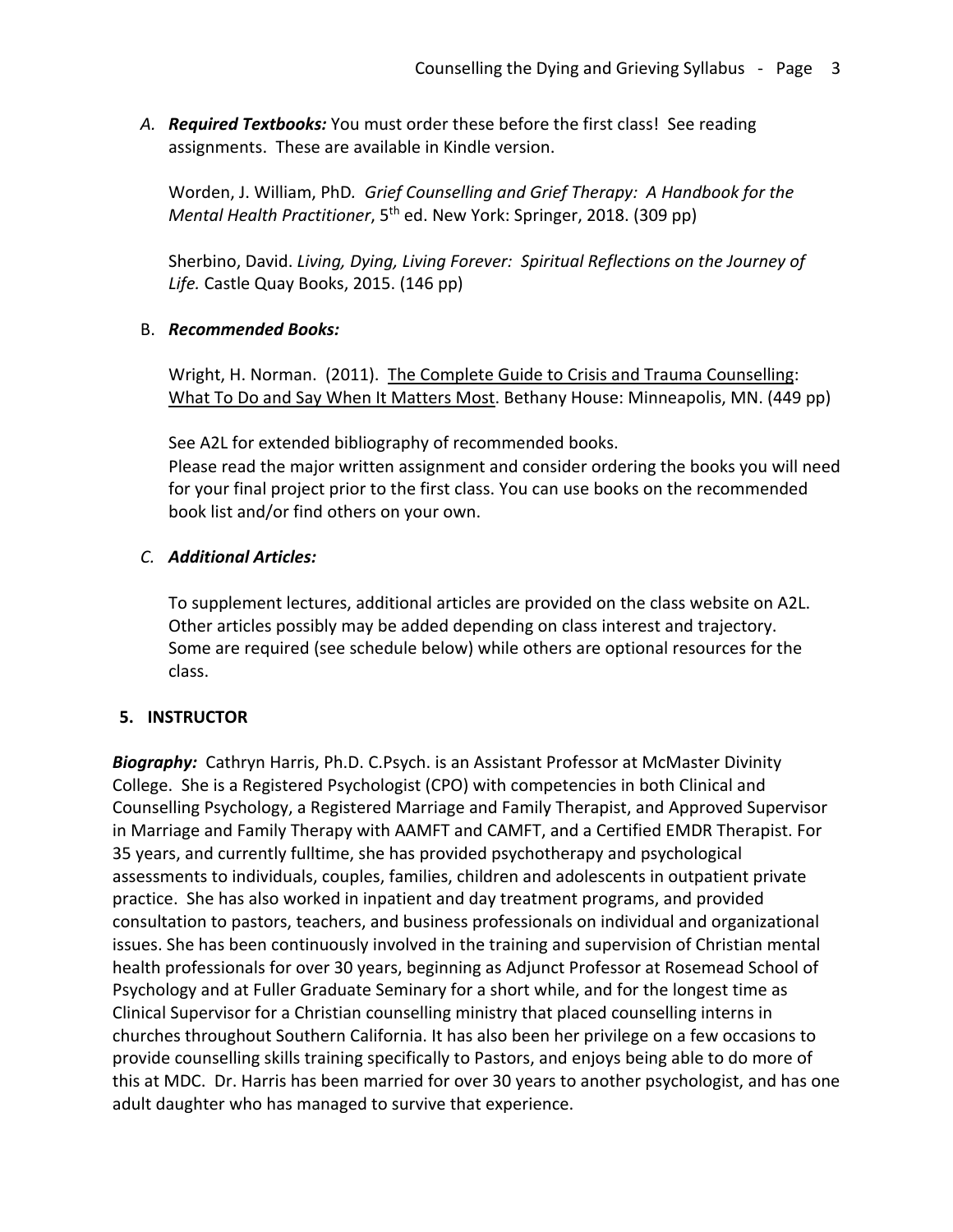*Contact and Availability:* Dr. Harris is available for one-on-one consultation briefly after class and during breaks on the day class is scheduled. Otherwise, students may contact her at drcathrynharris@gmail.com*. Please make sure you put "Crisis Intervention course" in the subject line of any email to rapidly identify your communication.*

## **6. COURSE REQUIREMENTS**

# **A. Class Participation - 20% of grade**

Attendance and participation in class discussions and activities is very important to the student's learning in this course. In addition, completion of asynchronous activities, such as watching 6 hours minimum of online, asynchronous lecture material and other relevant videos is expected. A self-assessment is part of the evaluation for this part of the grade.

# **B. Assignments**

# **1. Personal Reflection Paper: All Students - 35% of grade – DUE May 29th (Last Class)**

Beginning the first week of class, read a chapter per day for three weeks from the text *Living, Dying, Living Forever* by David Sherbino. Write a personal response to the reflection questions at the end of each reading each day. These are personal notes. You should finish by May 22nd. At the conclusion of the three weeks, write a five to six page paper that reflects what you have discovered about your personal life journey, your understanding of death and how this will enable you to have a greater awareness in ministering to others. Turn your paper in by the beginning of the last class.

# 2. **Research Paper – Integrated Analytical Book Compilation and Review: All Masters level specializations – 45% of grade – DUE June 11th**

This paper will allow you to focus in depth on the subtopic of your choice within thanatology and/or counselling for the dying and bereaved. You will survey and critically review books you can use in bibliotherapy with dying and grieving clients or congregants. Please review the section in Professor Mutter's paper on writing a Critical Book Review for general guidelines. (posted on A2L).

- i. Chose a subtopic and/or population of interest.
- ii. Research applicable self-help books in this area of interest. Choose the top 5 you might recommend to clients or congregants. As appropriate for your chosen ministry context, include at least one or two that are NOT written for a Christian or religious reader, or possibly include some from other faith traditions, if your ministry context is general chaplaincy. Read them in *entirety*. **Option:** Choose one source that is a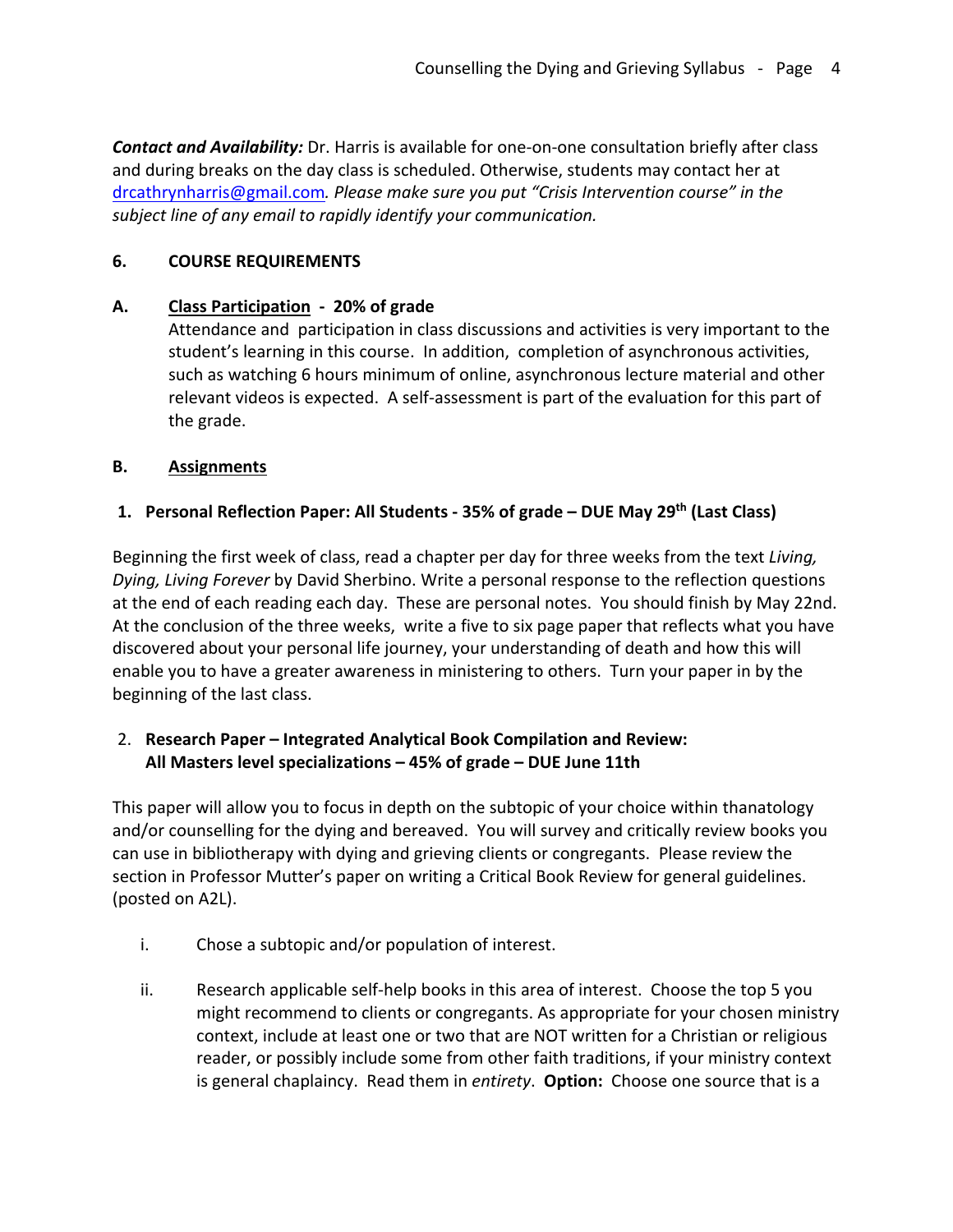pastoral ministry textbook/resource that is specific to your area of interest. See recommended book list or find on your own.

- iii. Write a 15-20 page paper, reviewing the self-help books you have chosen. Write in professional style, from a third person perspective (not first person narrative), as if you were submitting this to a journal.
	- 1. Introduce: the subtopic or population you have chosen and its relevance for ministry.
	- 2. For *each* book:
		- a. List the book, in appropriate bibliographic reference style
		- b. *Summarize* the main themes and elements of the book.
		- c. *Analysis:* Discuss how it would address the needs of the dying or bereaved individual specifically. Eg. What mourning tasks does it address? What grief counselling principles does it aid? Demonstrate your understanding of grief and the mourning *process* as you have learned it in this course in your discussion, as well as *counselling* theory (but don't just summarize the course content!). You can reference a source or reference as context (with footnote reference), then highlight how this book illustrates something consistent or contradictory. Eg. "Although so-and-so<sup>1</sup> suggests there are 4 phases of mourning, this book suggests to the reader 6 phases which are …." **Option:** for pastoral ministry resource, how does this book differ from or complement the main text of the course in terms of understanding the grieving process? What further details or emphases does it give that are helpful?
		- d. *Integration:* Discuss its best application what kind of client or congregant it would be most helpful for, how and when you would use it in your bereavement counselling (Eg. Early, middle, end stage of mourning) and why. Demonstrate your knowledge of the *counselling theory* you have learned in this course in your discussion (but don't just summarize the course content!). Option: for pastoral ministry resource, how does this book differ from or complement the main text of the course in terms of counselling theory? What further details or emphases does it give that are helpful?
		- e. *Critique and Summarize:* What are the most helpful, unique elements of the book? What is missing? Is there any situation in which it would be contraindicated/not helpful?
	- 3. Summarize your review: In comparing and contrasting these books with each other, what stands out? Egs. What common themes did you notice? Which seem the most or least suited for particular situations? If you could only recommend one, which would it be?

<sup>&</sup>lt;sup>1</sup> So and So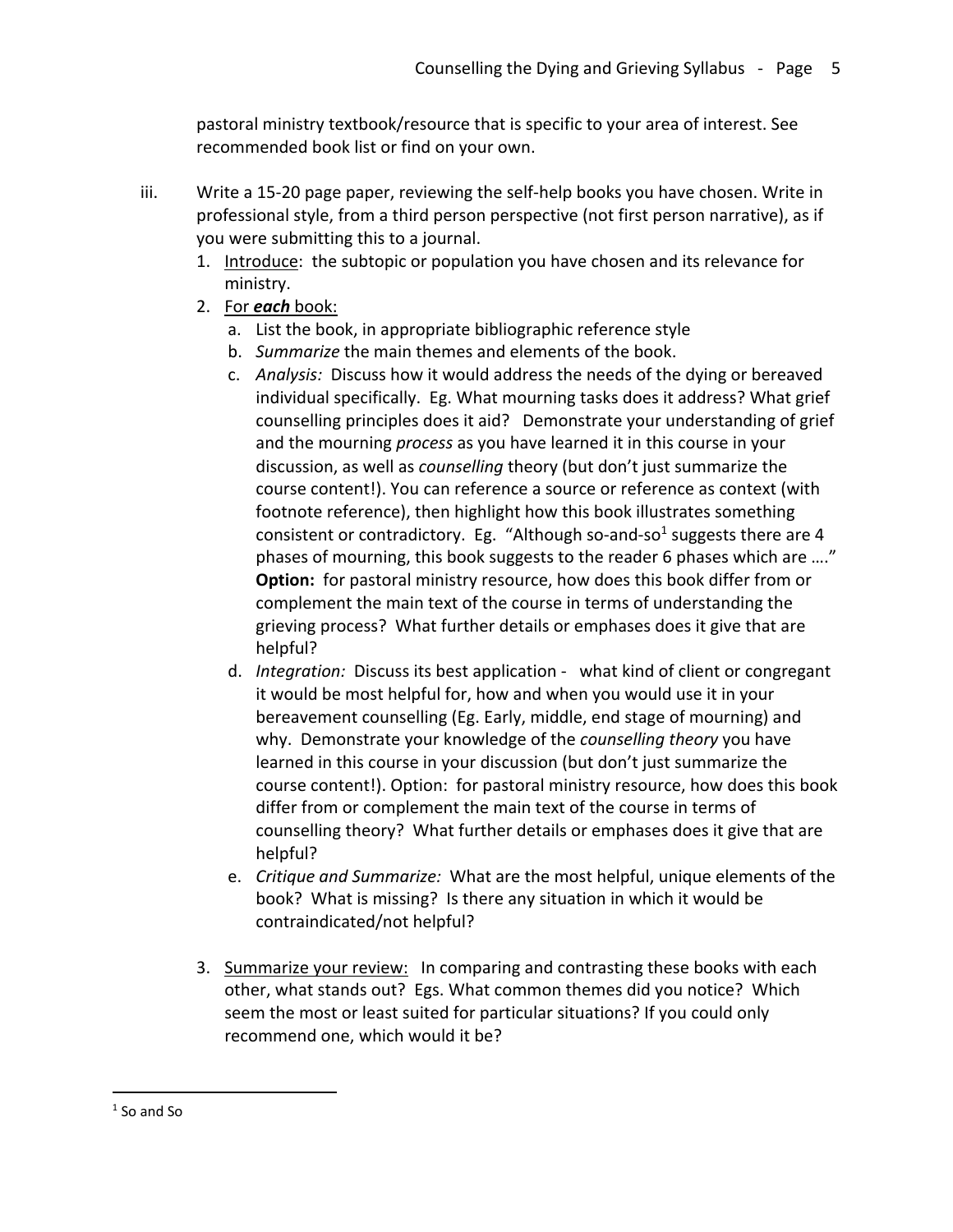4. Bibliography: List reference sources you may have used to introduce your topic or in your critical review. You do NOT have to list the books in your review again here.

### 3. **Research Paper - Special Topic and Application to Ministry: DPT /PhD Students – 45% of grade – DUE June 11th**

This paper will allow you to focus in depth on the subtopic of your choice within thanatology and/or counselling for the dying and bereaved.

- i. Choose your topic: a specific population or ministry context, or an issue surveyed in the course. Examples of topics: Pastoral Care of the Dying Child, Bereavement Counselling after the Loss of a Child, Helping Adolescents in Parental Loss, Counselling Survivors of Suicide, Coping with death due to Domestic Violence, Coping with Loss of a Spouse, etc. PhD students may choose a theoretically oriented topic within thanatology (clinical or integrative, not just theological*). Approve topic with instructor before proceeding.*
- ii. Choose bibliography. Include in your reading at least one textbook or monograph specific to the topic (Eg. see recommended texts list), with an additional 7-10 professional articles from pastoral counselling, theological, or social science peerreviewed journals. *Approve bibliography with instructor before proceeding.*
- iii. Write a 25-30 paper on this specific topic.

 *Theoretical Thanatology topics: Approve outline with instructor.*

*Clinical Application topics:* Follow this general outline - Assume the reader has a general knowledge of grief counselling principles. What else would they need to know specifically in addressing this context, population, or issue? Integrate your discussion with the course content to demonstrate your understanding of the grieving/mourning process and relevant counselling theory, but DO NOT simply summarize what is in the course content already. Rather, focus on what is unique or specific to this subtopic, drawing out the themes and issues that are of particular relevance, and comparing/ contrasting it to the general content and principles of the course. Eg. You can reference a source or reference as context (with footnote reference), then highlight how your research illustrates something consistent or contradictory. Eg. "Although so-and-so<sup>2</sup> suggests there are 4 phases of mourning, this survey suggests to the reader 6 phases which are ….3"

<sup>2</sup> So and So

<sup>&</sup>lt;sup>3</sup> Such and Such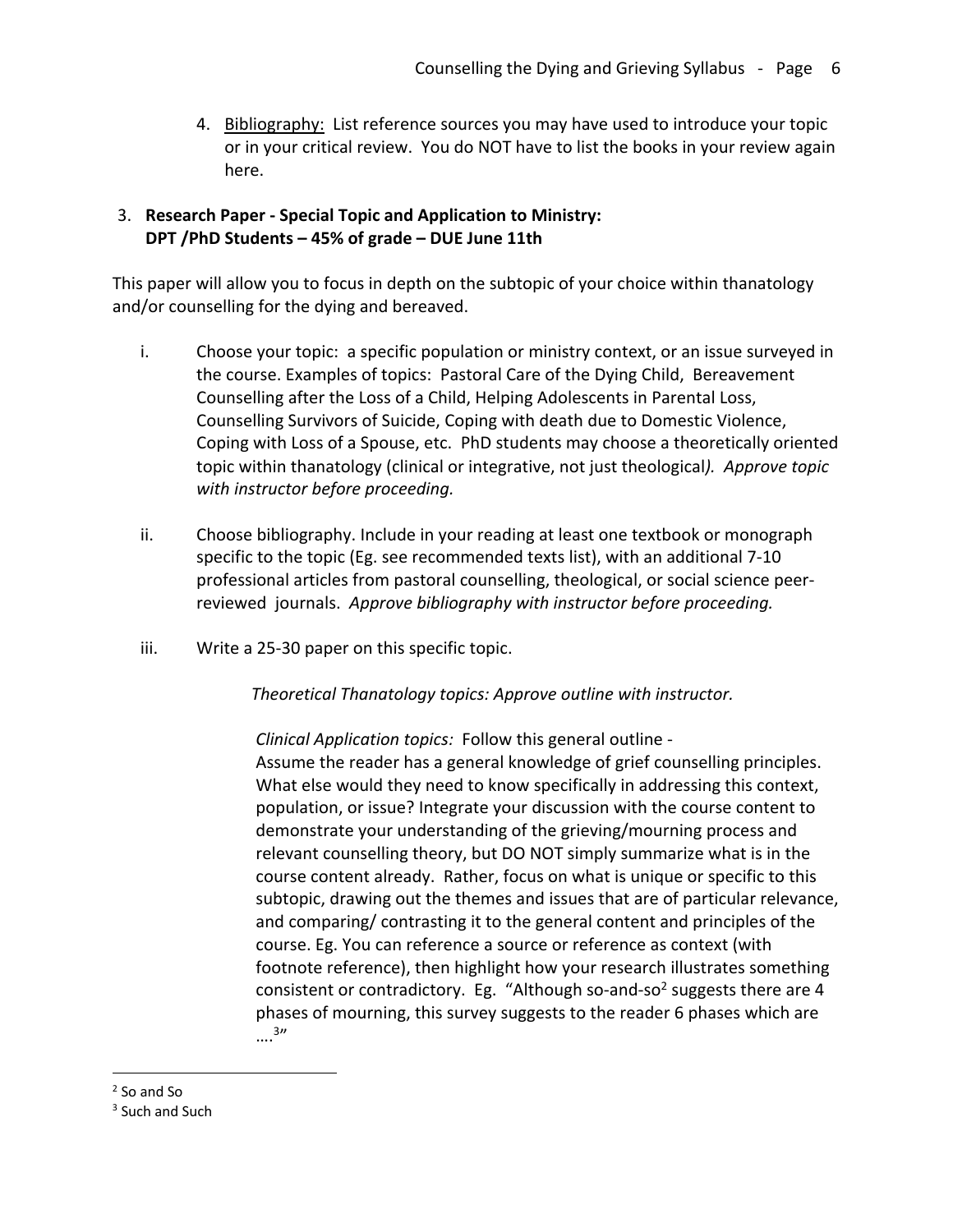- A. **Introduction** Definition of focus, relevance to ministry, demographics/epidemiology of population or problem focus, etc.
- B. **Assessment Issues** Eg. What are the most important themes, questions or issues for individuals in this situation and/or at this stage of development? What does the typical grieving trajectory look like for this population? What specific risks might you need to screen for?
- **C. Applicable Interventions –** be specific and give your rationale, give a range of choices for different situations
- **D. Follow-up Considerations –** what are the elements of and an appropriate time line for pastoral and/or clinical follow up
- **E. Resources for Referrals and Readings for the Client** include at least 3 community resources and at least 3 books for the client or client's family
- **F. Bibliography**

# **7. COURSE ADMINISTRATION**

**College Style for Submission of Written Work:** All stylistic considerations (including but not limited to questions of formatting, footnotes, and bibliographic references) must conform to the McMaster Divinity College Style Guidelines for Essays and Theses http://mcmasterdivinity.ca/wp-content/uploads/2018/02/mdcstyleguide.pdf. Failure to observe appropriate form will result in grade reductions.

**Statement On Academic Honesty:** Academic dishonesty is a serious offence that may take any number of forms, including plagiarism, the submission of work that is not one's own or for which previous credit has been obtained, and/or unauthorized collaboration with other stu

dents. Academic dishonesty can result in severe consequences, e.g., failure of the assignment, failure of the course, a notation on one's academic transcript, and/or suspension or expulsion from the College.

Students are responsible for understanding what constitutes academic dishonesty. Please refer to the Divinity College Statement on Academic Honesty ~ https://mcmasterdivinity.ca/rulesregulations/

**Gender Inclusive Language:** McMaster Divinity College uses inclusive language for human beings in worship services, student written materials, and all its publications. It is expected that inclusive language will be used in chapel services and all MDC assignments. In reference to biblical texts, the integrity of the original expressions and the names of God should be respected, but you will need to use gender-inclusive language for humans, and you will need to quote from a gender-inclusive version such as the following: NRSV (1989), NCV (1991), TEV/GNB/GNT (1992), CEV (1995), NLT (1996), TNIV (2005), and the Common English Bible (CEB 2011).

# **Submission of Written Work:**

Submit online through Avenue to Learn on class page. 50% loss in points for late submission.

Due:  $1^{st}$  assignment – Saturday May 29<sup>th</sup> 9am. Due:  $2^{nd}$  assignment – Friday June  $11^{th}$  9am.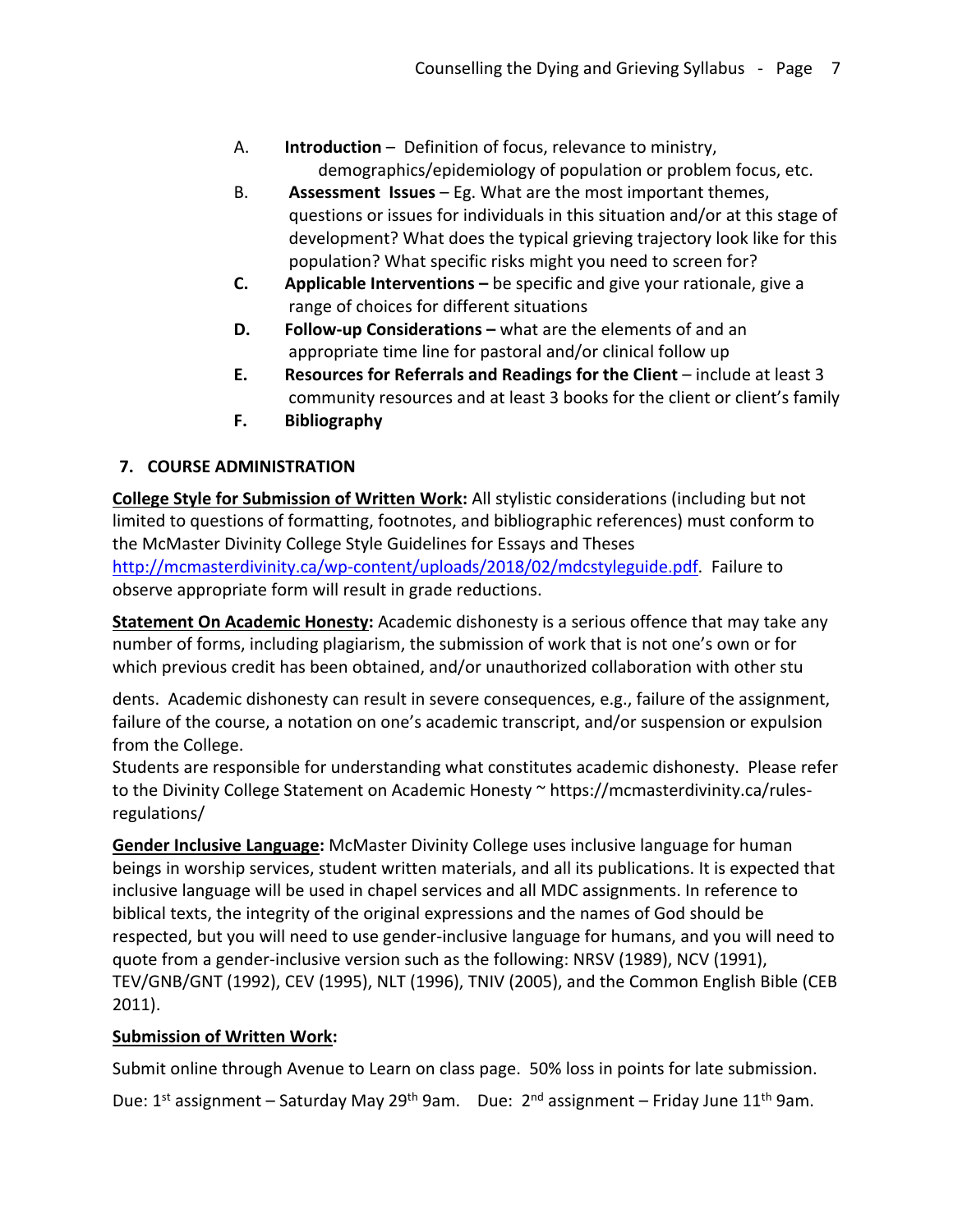**Cell Phone/Computer Policy:** Students are to refrain from texting or conducting cell phone conversations while class is in session. Should you need to maintain contact with family members and/or your church or ministry, please turn off the ringer so as to avoid disturbing others; upon receipt of an urgent call, you may discretely excuse yourself from the classroom. The same policy applies to all computer generated sound schemes or other electronic annunciation systems.

**Copyright:** *This syllabus is the property of the instructor and is prepared with currently available information. The instructor reserves the right to make changes and revisions up to and including the first day of class.*

**8. COURSE OUTLINE (see next page):**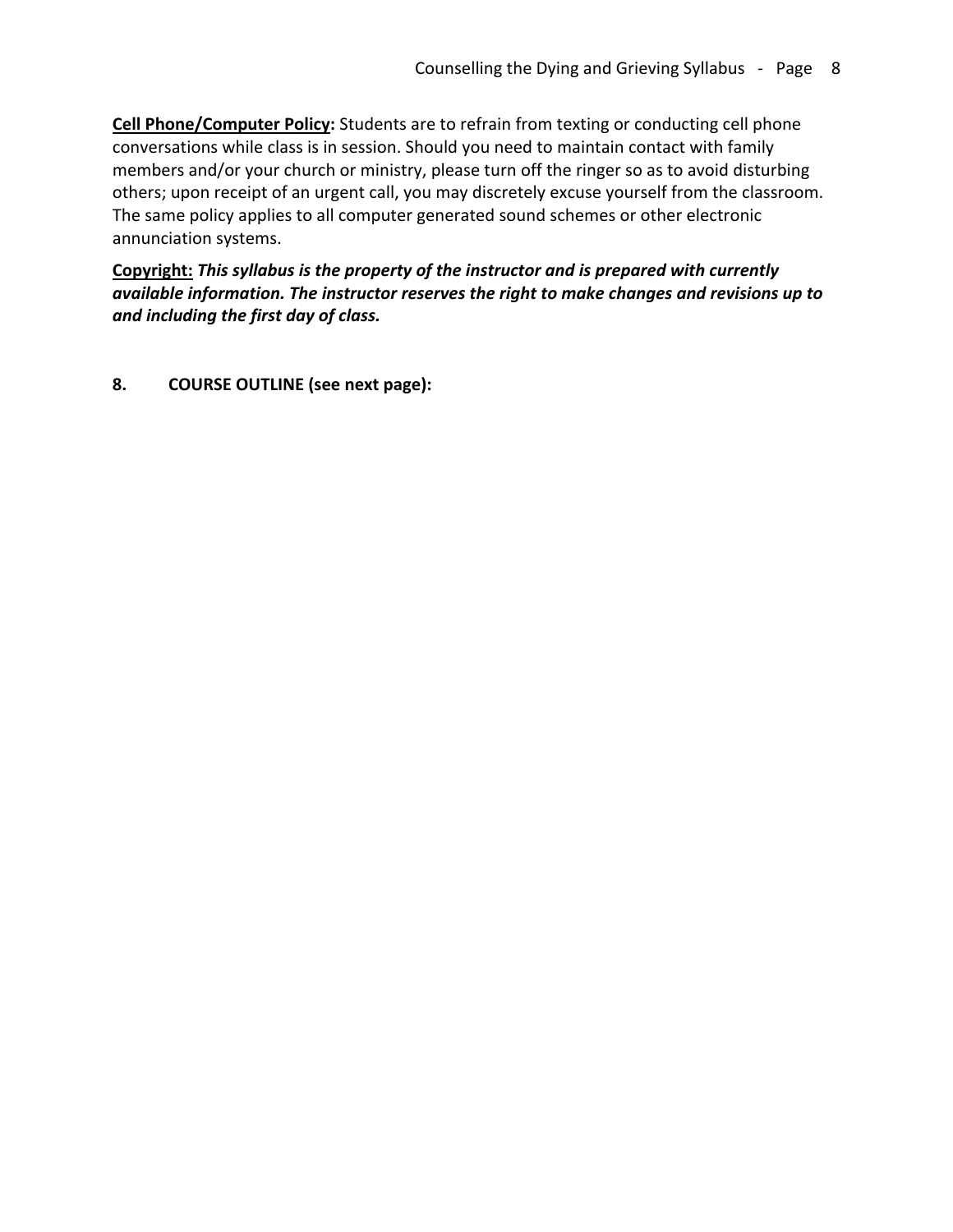### **8. COURSE OUTLINE: LECTURES, READINGS AND ASSIGNMENT SCHEDULE** *(Due on class date indicated)*

### **DAY ONE: Saturday May 1st- Understanding Grief, Mourning and the End of Life Process**

#### **Reading Assignment Due:**

**Worden** – Introduction and Chs. 1 through 3 plus Ch. 5 (\*\*For those with no previous training in counselling, please also read **Wright**, Chs 1-3) **Other Articles** -TBA, see A2L

**Lecture Topics:**

# **Understanding Normal Grief and Mourning Understanding Complicated Bereavement Understanding the Dying Person Common Spiritual and Theological Questions of the Dying and Bereaved**

### **Schedule:**

|       | 9:30 am BEGIN        | Introduction to Course & Assignments         |
|-------|----------------------|----------------------------------------------|
|       |                      | Your Role in Grieving and Mourning: Presence |
|       | 10:10 (5 min break)  |                                              |
| 10:15 |                      | Lecture 1                                    |
|       | 10:55 (10 min break) |                                              |
| 11:05 |                      | Lecture 2                                    |
|       | 11:45 (5 min break)  |                                              |
| 11:50 |                      | <b>Class Discussion and Questions</b>        |
|       |                      |                                              |

### **12:30 LUNCH – 60 mins**

| Lecture 4                                                                                      |
|------------------------------------------------------------------------------------------------|
|                                                                                                |
| Lecture 5                                                                                      |
|                                                                                                |
| <b>Class Discussion and Questions</b>                                                          |
| 1:30 pm BEGIN Lecture 3<br>$2:10$ (5 min break)<br>2:55 (10 min break)<br>$3:45$ (5 min break) |

#### **4:30 END**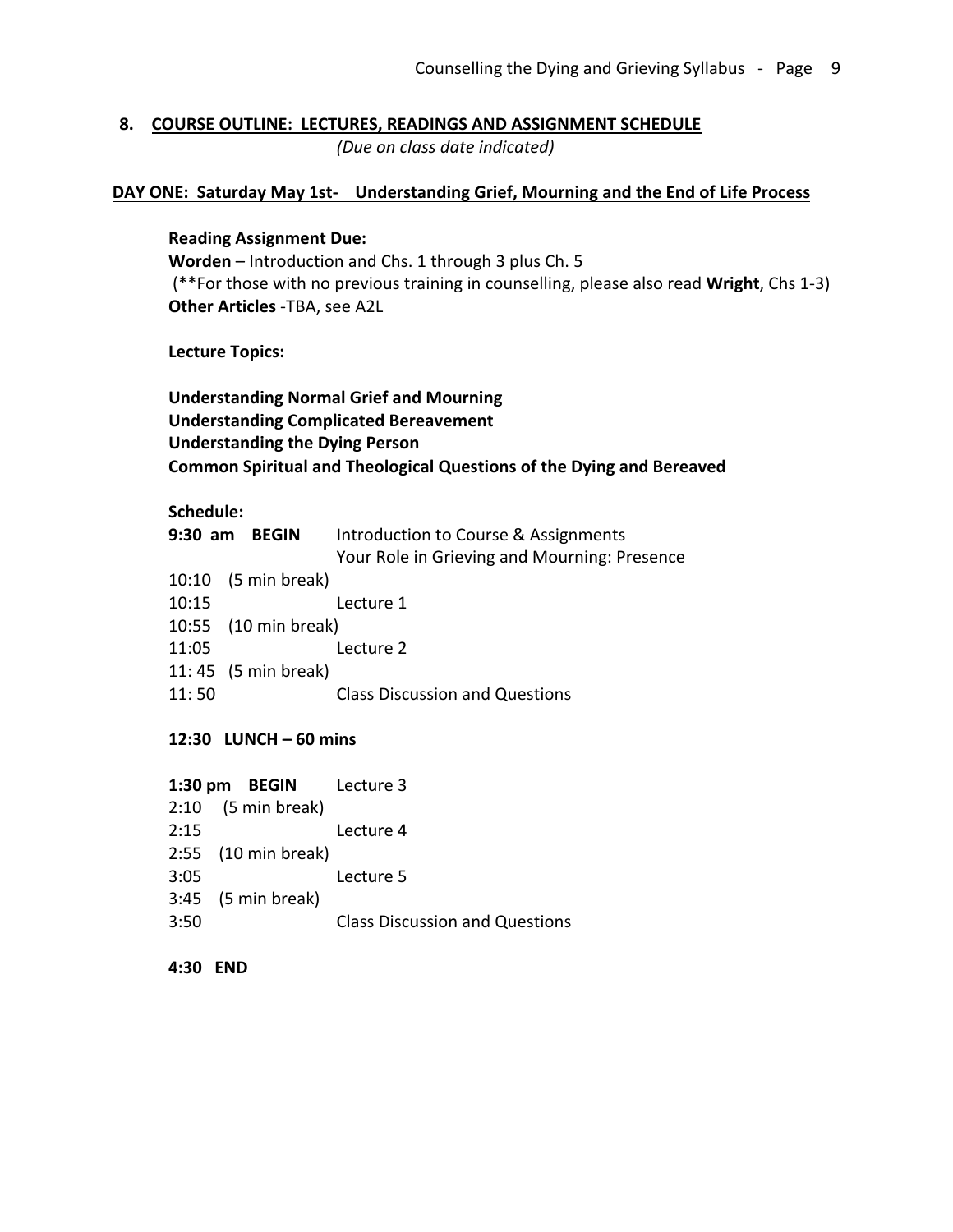# **DAY TWO: Saturday May 15th - Clinical and Pastoral Intervention for the Dying and Bereaved**

**Reading Assignment: Sherbino** – **Sherbino** – Introduction and Chs. 1 through 12 should be completed by now, **Worden** – Chs. 4 and 6 **Other articles** - TBA, see A2L

**Lecture Topics: Intervention in Simple Bereavement Intervention in Complicated Bereavement Intervention for the Dying Person Scriptural and Religious Interventions in Mourning**

#### **9:30 am BEGIN** Lecture 6

10:10 (5 min break) 10:15 Lecture 7 10:55 (10 min break) 11:05 Lecture 8 11: 45 (5 min break) 11: 50 Class Discussion and Questions

### **12:30 LUNCH – 60 mins**

#### **1:30 pm BEGIN** Lecture 9

|      | $2:10$ (5 min break) |                                       |
|------|----------------------|---------------------------------------|
| 2:15 |                      | Lecture 10                            |
|      | 2:55 (10 min break)  |                                       |
| 3:05 |                      | Lecture 11                            |
|      | $3:45$ (5 min break) |                                       |
| 3:50 |                      | <b>Class Discussion and Questions</b> |

### **4:30 END**

### **READING: Saturday May 22nd - Sherbino** – Chs.13 through 19 should be completed by now